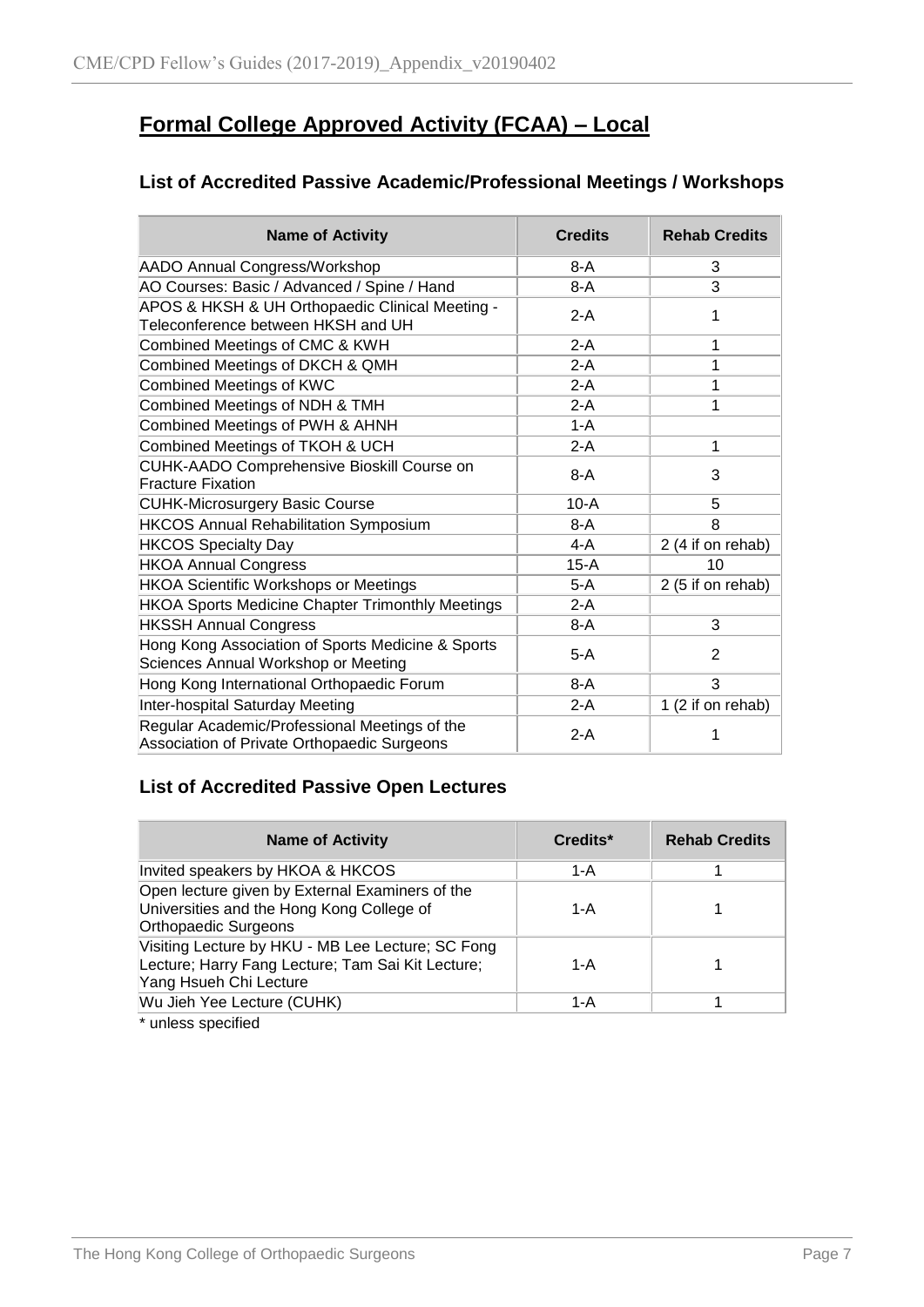#### **List of Accredited Active Activities**

| Organizer    | Quality<br>Assurance<br>and Mortality<br>& Morbidity<br>Meeting | Clinical/Surgical<br>Review or Audit<br>Meeting | Discharge<br>Meeting | Pre-<br>operative<br>Meeting | X-ray<br>Meeting | Mini-CPC     |
|--------------|-----------------------------------------------------------------|-------------------------------------------------|----------------------|------------------------------|------------------|--------------|
| <b>AHNH</b>  |                                                                 |                                                 |                      |                              |                  |              |
| <b>CMC</b>   |                                                                 |                                                 |                      |                              |                  | ✓            |
| <b>KWH</b>   |                                                                 |                                                 |                      |                              |                  |              |
| <b>NDH</b>   |                                                                 |                                                 |                      |                              |                  |              |
| <b>PMH</b>   |                                                                 |                                                 |                      |                              |                  | ✓            |
| <b>PWH</b>   |                                                                 |                                                 |                      |                              |                  |              |
| <b>PYNEH</b> |                                                                 | ✓                                               |                      |                              |                  | ✓            |
| QEH          |                                                                 |                                                 |                      |                              |                  |              |
| QMH          |                                                                 |                                                 |                      |                              |                  | $\checkmark$ |
| <b>TKOH</b>  |                                                                 |                                                 |                      |                              |                  |              |
| TMH          |                                                                 |                                                 |                      |                              |                  |              |
| <b>UCH</b>   |                                                                 |                                                 |                      |                              |                  |              |
| <b>YCH</b>   |                                                                 |                                                 |                      |                              |                  |              |

Further to CME/CPD Fellow's Guides item 5.6 Active Participation:

\*\* Should be submitted with detailed meeting report \*\*

 Sharing the same principles as for Presenting in a FCAA, the lecturer/tutor in HKCOS Basic Orthopaedic Bioskill Workshop would be granted with 1 Cat A active point for teaching less than 15 minutes; 2 Cat A active points for more than 15 minutes; and maximum 3 Cat A active points for more than 30 minutes.

For table instructor, 1 Cat A active point would be granted for a half day workshop and 2 Cat A active points would be granted for a full day workshop.

- Tutors of Beijing Jishuitan Hospital Clinical Tutorial will be awarded with 3 Cat A active points for half day teaching and 6 Cat A active points for a full day teaching.
- Tutors of Preparatory Course for HKCOS Exit Examination will be awarded with 3 Cat A active points for half day teaching or more.
- For Instructor in Hands-on Workshop, 1 Cat A active point for half day instructing and 2 Cat A active points for full day instructing. Maximum 3 Cat A active points could be claimed in one single event. Sharing same principle, maximum 3 active points is also applicable to the event type like conference/meeting/workshop/seminar/symposium. (with effective date since 26 July 2013 upon College's receipt date)
- For Setting Examination Questions, every 3 questions accepted by the HKCOS Examination Committee and Hong Kong Intercollegiate Board of Surgical Colleges Membership Examination would be equivalent to 1 Cat A active point. This rule is apply to MCQ. For SAQ, 1 question accepted would be granted with 1 Cat A active point.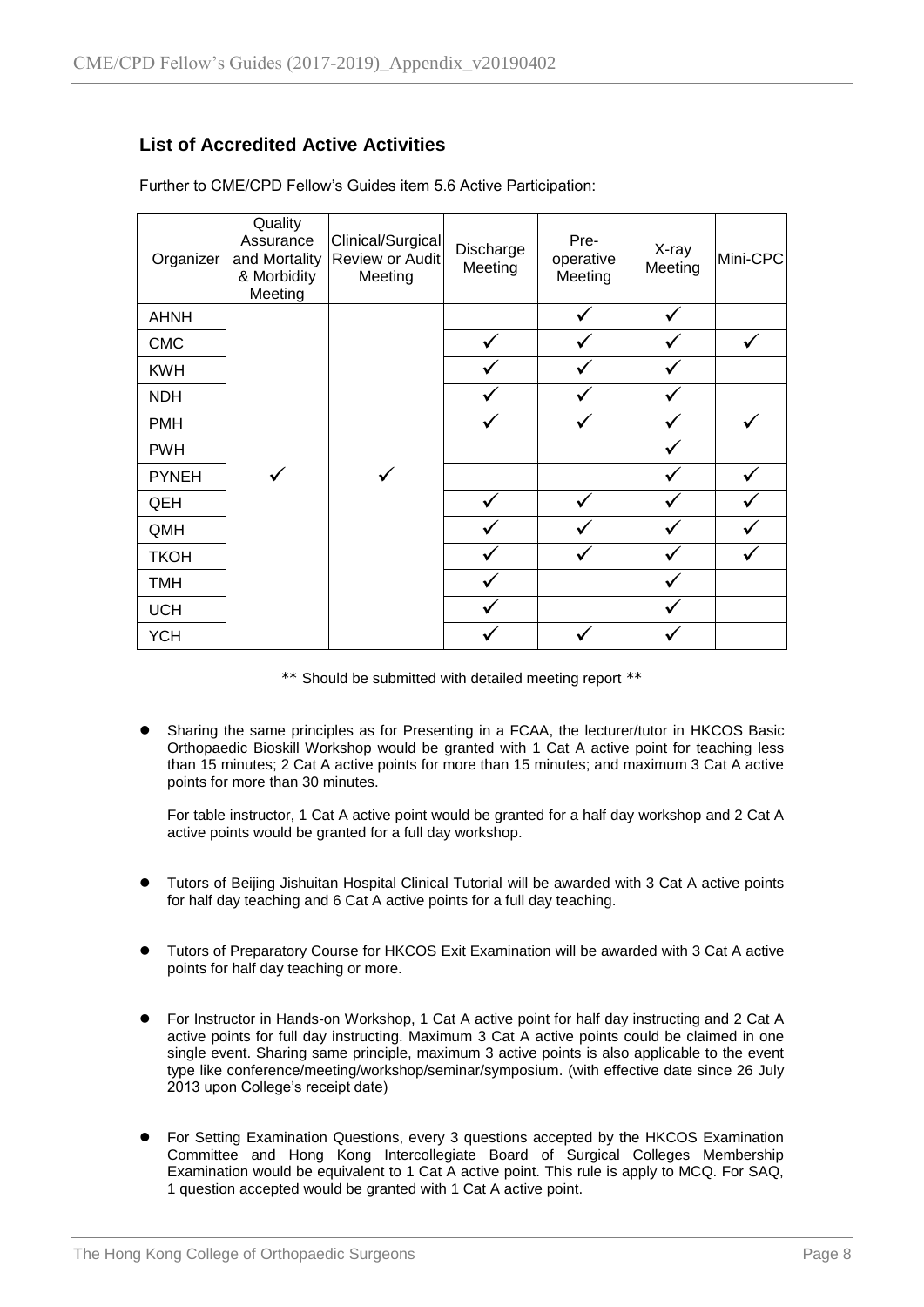# **Formal College Approved Activity (FCAA) - Overseas**

| <b>Name of Activity</b>                                                                               | Organizer           | <b>Credits</b> | <b>Rehab</b><br><b>Credits</b> |
|-------------------------------------------------------------------------------------------------------|---------------------|----------------|--------------------------------|
| Arthroscopy Association of North America Master's Experience Course                                   | AANA                | $8-A$          | 4                              |
| American Academy of Orthopaedic Surgeons Annual Meeting                                               | <b>AAOS</b>         | $15-A$         | 10                             |
| Annual American Academy of Orthopaedic Surgeons Workers'<br>Compensation and Musculoskeletal Injuries | <b>AAOS</b>         | $8-A$          | 8                              |
| AO Course-Davos                                                                                       | AO                  | $8-A$          | 4                              |
| AO Specialty Course- Davos                                                                            | <b>AO</b>           | $8-A$          | 4                              |
| American Orthopaedic Association Meeting                                                              | <b>AOA</b>          | $8-A$          | 4                              |
| <b>ASEAN Orthopaedic Association Meeting</b>                                                          | <b>AOA</b>          | $8-A$          | 4                              |
| Australian Orthopaedic Association Annual Scientific Meeting                                          | <b>AOA</b>          | $8-A$          | 4                              |
| Asia Pacific Orthopaedic Association Main Congress                                                    | <b>APOA</b>         | $8-A$          | 4                              |
| Asia Pacific Orthopaedic Association Sectional Meeting                                                | <b>APOA</b>         | $8-A$          | 4<br>(8 if on rehab)           |
| Annual Educational Conference & Expo Academy of Spinal Cord<br><b>Injury Professionals</b>            | <b>ASCIP</b>        | $8-A$          | 8                              |
| American Spinal injury Association Annual Meeting                                                     | <b>ASIA</b>         | $8-A$          | 8                              |
| Annual Meeting of American Society for Surgery of the Hand                                            | <b>ASSH</b>         | $8-A$          | 4                              |
| <b>British Orthopaedic Association Annual Congress</b>                                                | <b>BOA</b>          | 8-A            | 4                              |
| Chinese Association of Orthopaedic Surgeons Annual Congress                                           | CAOS                | $15-A$         | 10                             |
| Annual Current Concepts in Joint Replacement - Spring / Winter Meeting                                | CCI                 | $8-A$          | 4                              |
| Canadian Orthopaedic Association Annual Congress                                                      | <b>COA</b>          | $8-A$          | 4                              |
| Chinese Orthopaedic Association Annual Meeting                                                        | <b>COA</b>          | $15-A$         | 10                             |
| Chinese Speaking Orthopaedics Society Scientific Congress                                             | <b>CSOS</b>         | $8-A$          | 4                              |
| Annual Congress of Federation of European Societies for Surgery of<br>the Hand                        | <b>FESSH</b>        | $8-A$          | 4                              |
| <b>Fragility Fracture Network Global Congress</b>                                                     | <b>FFN</b>          | $8-A$          | 8                              |
| International Federation of Sports Medicine & Asian Federation of<br>Sports Medicine                  | <b>FIMS/AFSM</b>    | $8-A$          | 4                              |
| <b>IFSSH &amp; APFSSH Congress</b>                                                                    | <b>IFSSH/APFSSH</b> | $8-A$          | 4                              |
| International Meeting on Advanced Spine Techniques, organised by SRS                                  | IMAST               | 8-A            | 4                              |
| The International Osteoporosis Foundation (IOF) Regionals Asia-Pacific<br><b>Osteoporosis Meeting</b> | <b>IOF</b>          | $8-A$          | 8                              |
| <b>ISAKOS Annual Congress</b>                                                                         | <b>ISAKOS</b>       | 8-A            | 4                              |
| General Meeting of the International Society of Limb Salvage Meeting                                  | <b>ISOLS</b>        | $8-A$          | 4                              |
| World Congress of the International Society of Physical &<br><b>Rehabilitation Medicine</b>           | <b>ISPRM</b>        | 8-A            | 8                              |
| The International Society for the Study of the Lumbar Spine                                           | <b>ISSLS</b>        | 8-A            | 4                              |
| Japanese Orthopaedic Association Annual Congress                                                      | <b>JOA</b>          | 8-A            | 4                              |
| Annual Meeting of Japanese Society for Surgery of the Hand                                            | <b>JSSH</b>         | 8-A            | 4                              |
| New Zealand Orthopaedic Association Annual Congress                                                   | <b>NOA</b>          | 8-A            | 4                              |
| The Orthopaedic Trauma Association Annual Meeting                                                     | <b>OTA</b>          | 8-A            | 4                              |
| <b>SICOT Main Congress</b>                                                                            | <b>SICOT</b>        | 8-A            | 4                              |
| Scoliosis Research Society Annual General Meeting                                                     | <b>SRS</b>          | 8-A            | 4                              |
| World Congress of World Society for Reconstructive Microsurgery                                       | <b>WSRM</b>         | $8-A$          | 4                              |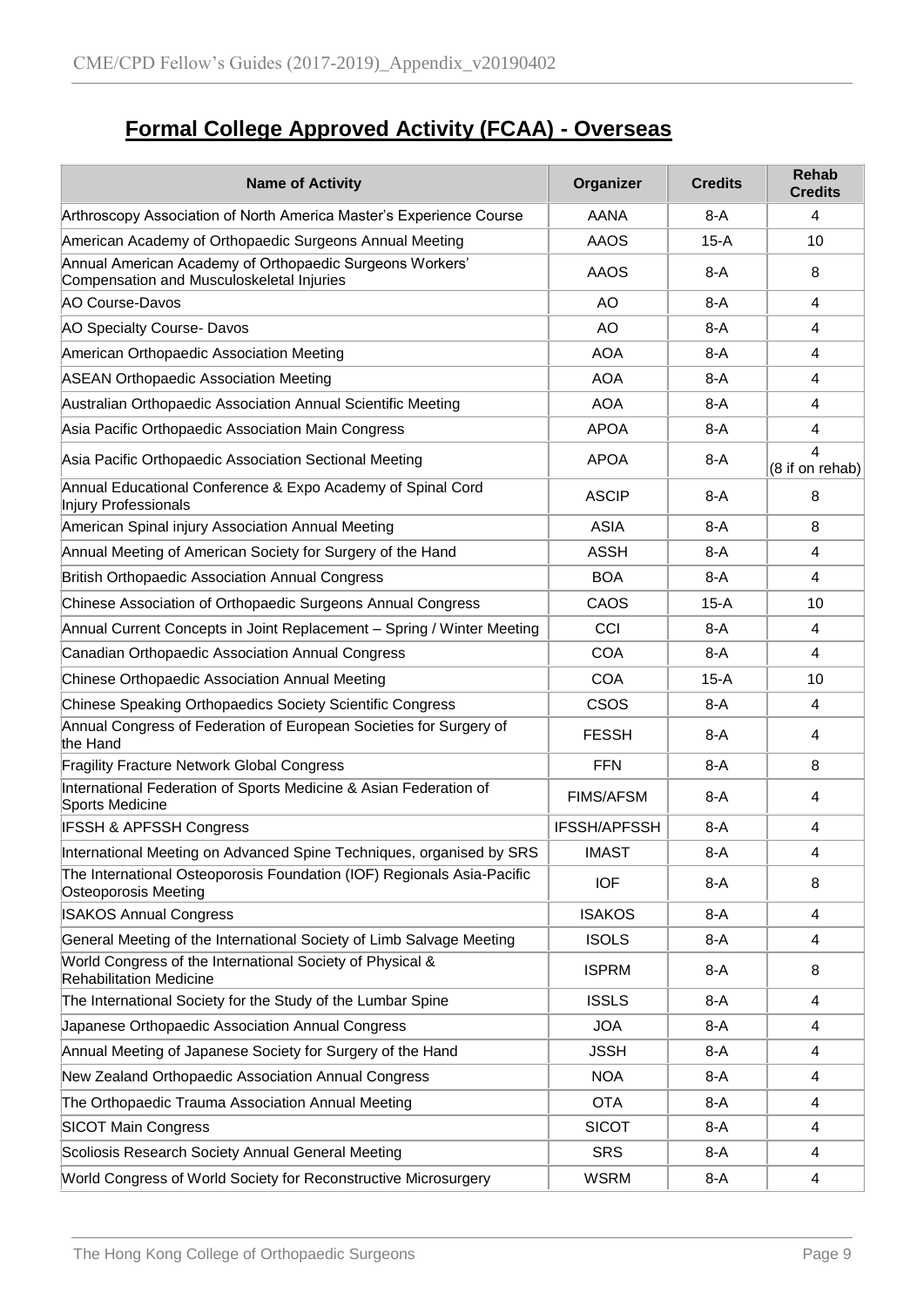## **Non-Formal College Approved Activity (Non-FCAA)**

Other activities not listed in the FCAA lists above might also accredited with CME/CPD points upon individual applications. The application details please refer to the application forms for CME/CPD accreditation. Detailed list of activity please refer to the updated list of Accredited CME/CPD Activities on HKCOS web site by this link: [http://www.hkcos.org.hk/CME](http://www.hkcos.org.hk/CME-activities.asp)[activities.asp.](http://www.hkcos.org.hk/CME-activities.asp)

## **Application for CME/CPD Accreditation**

All Non-FCAA and the below listed active participations are required to submit written applications to the HKCOS CME/CPD Committee:

|                                 | <b>Written Application</b>                                                                        |
|---------------------------------|---------------------------------------------------------------------------------------------------|
| Non-FCAA                        | $\checkmark$ (with program details)                                                               |
| Presenting/Chairing in FCAA     | (with summary content or collection/analysis of data)                                             |
| Journal Study of Self Learning  | $\checkmark$ (with at least 100 words written comment<br>and copy of abstract/summary of article) |
| Mortality and Morbidity Meeting | $\checkmark$ (with written report and<br>attendance record of a minimum of 4 Fellows)             |
| Discharge Meeting               | $\checkmark$ (with written report and<br>attendance record of a minimum of 4 Fellows)             |
| <b>Pre-operative Meeting</b>    | $\checkmark$ (with written report and<br>attendance record of a minimum of 4 Fellows)             |
| X-ray Meeting                   | $\checkmark$ (with written report and<br>attendance record of a minimum of 4 Fellows)             |
| Mini-CPC                        | $\checkmark$ (with written report and<br>attendance record of a minimum of 4 Fellows)             |
| Interactive Workshop            | $\checkmark$ (with program details)                                                               |
| <b>Clinical Attachment</b>      | $\checkmark$ (with written summary report submitted after the attachment)                         |

Application forms may be obtained from the HKCOS web site: [http://www.hkcos.org.hk/Forms.asp.](http://www.hkcos.org.hk/Forms.asp)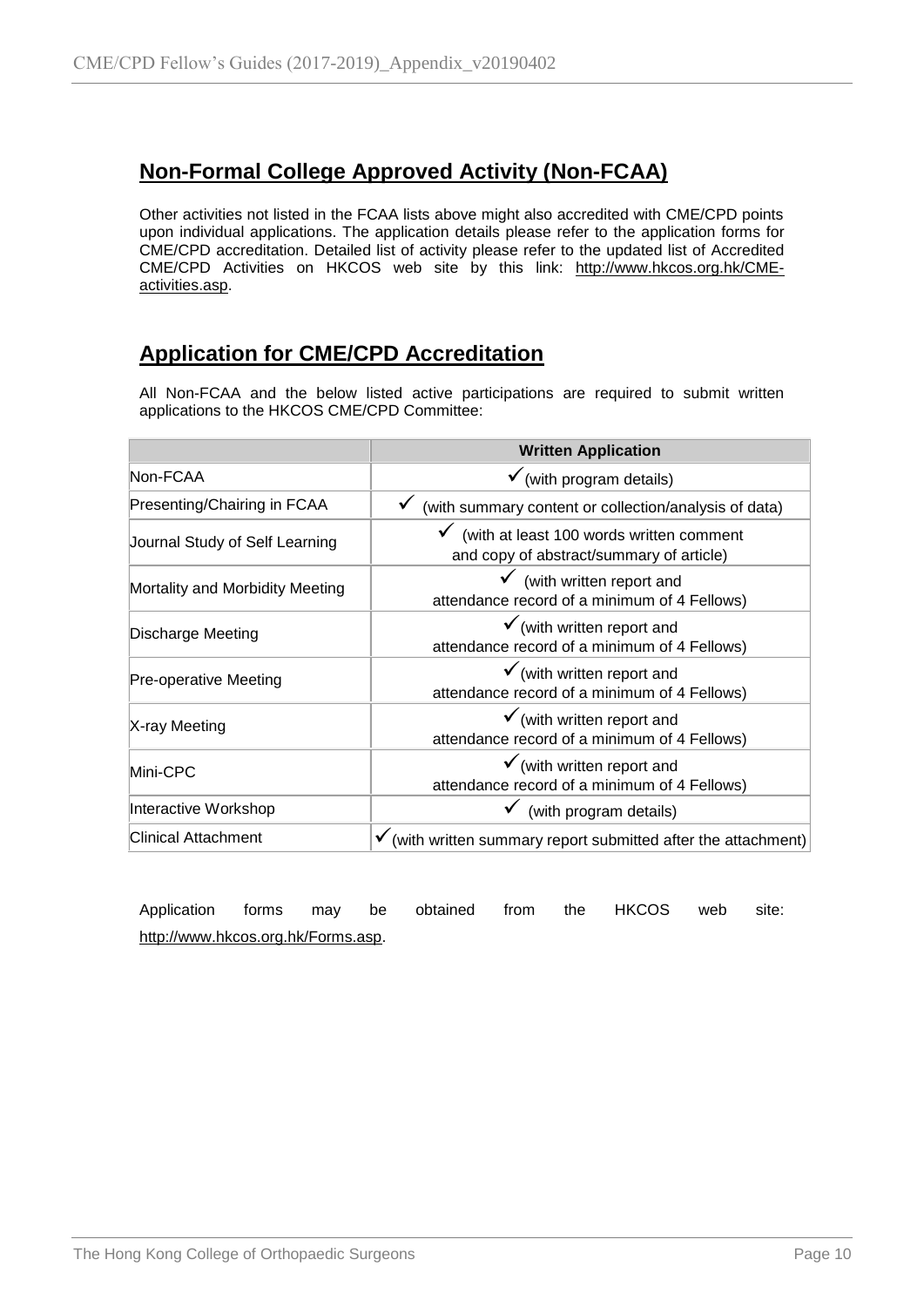## **List of Accredited Journals**

- 1. Acta Orthoapedica Scandinavica
- 2. Acta Orthopaedica
- 3. Acta Orthopaedica Scandinavica
- 4. American Journal of Knee Surgery
- 5. American Journal of Occupational Therapy
- 6. American Journal of Sports Medicine
- 7. Annals of Hand and Upper Limb Surgery
- 8. Annals of Physical Medicine
- 9. Annals of the Rheumatic Diseases
- 10. APLAR Journal of Rheumatology
- 11. Archives of Orthopaedic and Trauma Surgery
- 12. Archives of Physical Medicine and Rehabilitation
- 13. Arthritis & Rheumatism : an official journal of the American College of Rheumatology. ,
- Arthritis Care & Research
- 14. Arthritis and Rheumatism
- 15. Arthritis Care and Research
- 16. Arthritis Research
- 17. Arthritis Research & Therapy
- 18. Arthroscopy
- 19. Bone and Mineral
- 20. British Journal of Plastic Surgery
- 21. British Journal of Rrheumatology
- 22. British Journal of Sports Medicine
- 23. Bulletin on the Rheumatic Diseases
- 24. Chinese Journal of Surgery (English)
- 25. Clinical Opinion in Orthopaedics
- 26. Clinical Orthopaedics
- 27. Clinical Orthopaedics and Related Research
- 28. Clinical Rehabilitation
- 29. Clinical Rheumatology
- 30. Clinical Sports Medicine: the journal of the International Association of Olympic Medical<br>Officers **Officers**
- 31. Clinics in Podiatric Medicine and Surgery
- 32. Clinics in Sports Medicine
- 33. Contemporary Orthopaedics
- 34. Current Opinion in Orthopaedics
- 35. Current Opinion in Rheumatology
- 36. Current Orthopaedics
- 37. European Journal of Orthopaedic Surgery & Traumatology
- 38. European Spine Journal
- 39. Foot and Ankle
- 40. Foot and Ankle Clinics
- 41. Foot and Ankle International & Foot and Ankle Surgery
- 42. Foot and Ankle Surgery
- 43. Hand Clinics
- 44. Hand Surgery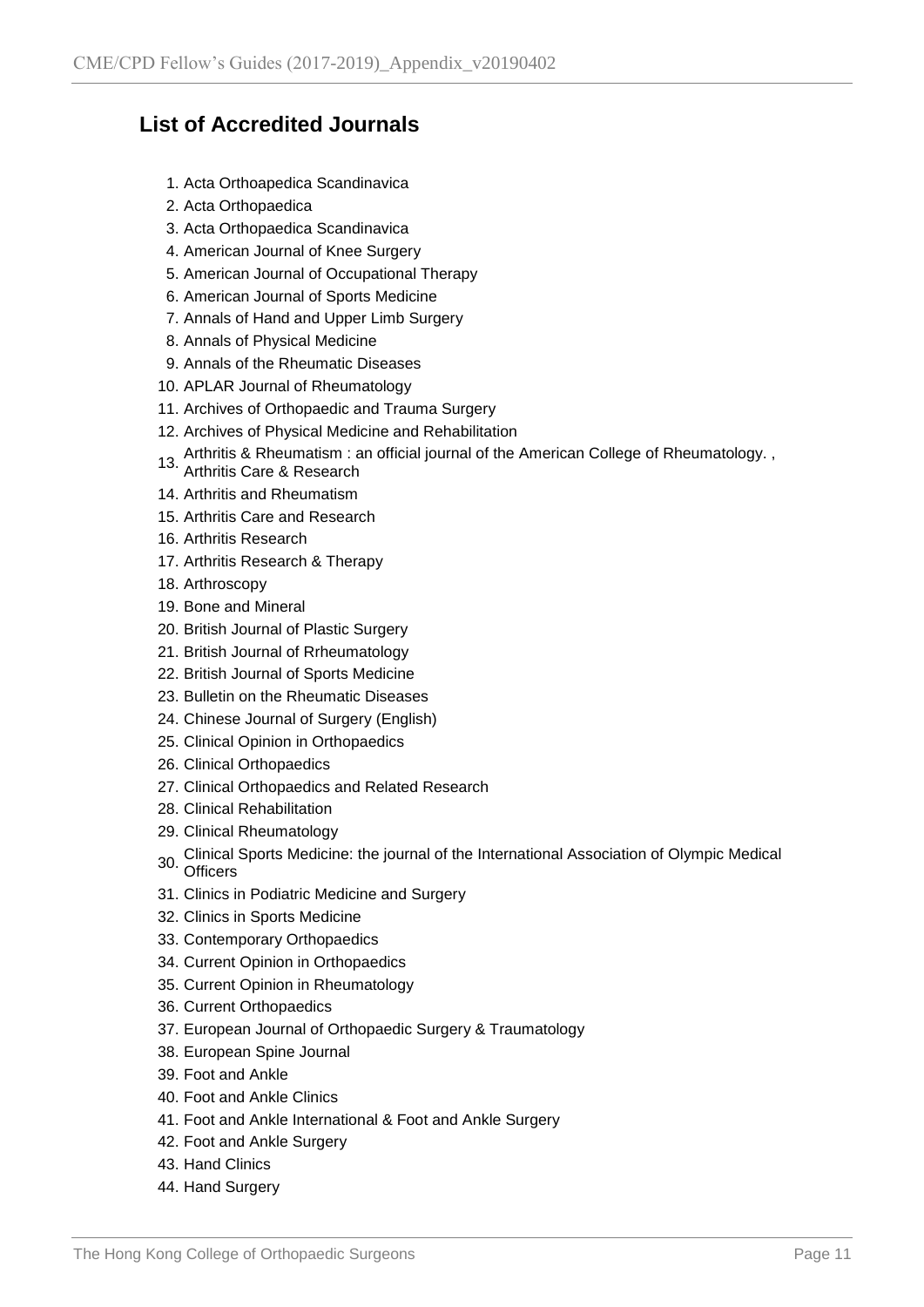- 45. Hong Kong Journal of Orthopaedic Surgery/Journal of Orthopaedics, Trauma and Rehabilitation
- 46. Hong Kong Medical Journal
- 47. Injury
- 48. International Journal of Rehabilitation and Health
- 49. International Orthopaedics
- 50. Journal ASEAN Orthopaedic Association
- 51. Journal of American Academy of Orthopaedic Surgeons
- 52. Journal of Arthroplasty
- 53. Journal of Biomechanics
- 54. Journal of Bone and Joint Surgery (American Volume)
- 55. Journal of Bone and Mineral Research
- 56. Journal of Children's Orthopaedics
- 57. Journal of Clinical Neuromuscular Disease
- 58. Journal of Clinical Rheumatology
- 59. Journal of Cutaneous Laser Therapy
- 60. Journal of Electromyography and Kinesiology
- 61. Journal of Foot and Ankle Surgery
- 62. Journal of Hand Surgery (American)
- 63. Journal of Hand Surgery (British)
- 64. Journal of Hand Surgery (Edinburgh, Scotland : Online)
- 65. Journal of Hand Surgery, European volume
- 66. Journal of Hand Therapy
- 67. Journal of Knee Surgery
- 68. Journal of Musculoskeletal Medicine
- 69. Journal of Musculoskeletal Research
- 70. Journal of Orthopaedic and Sports Physical Therapy
- 71. Journal of Orthopaedic and Surgery Techniques
- 72. Journal of Orthopaedic Research
- 73. Journal of Orthopaedic Science
- 74. Journal of Orthopaedic Surgery
- 75. Journal of Orthopaedic Surgery and Research
- 76. Journal of Orthopaedic Trauma
- 77. Journal of Orthopedics and Traumatology
- 78. Journal of Paediatric Orthopaedics
- 79. Journal of Pediatric Orthopaedics , Part B
- 80. Journal of Rehabilitation Medicine
- 81. Journal of Rehabilitation Research and Development
- 82. Journal of Rheumatoid Orthopaedics Revision
- 83. Journal of Rheumatology
- 84. Journal of Science and Medicine in Sport
- 85. Journal of Shoulder and Elbow Surgery
- 86. Journal of Spinal Disorders
- 87. Journal of Spinal Disorders & Techniques
- 88. Journal of Sport Rehabilitation
- 89. Journal of Sports Medicine and Physical Fitness
- 90. Journal of Sports Sciences
- 91. Journal of the American Society for Surgery of the Hand
- 92. Journal of the Royal College of Surgeons of Edinburgh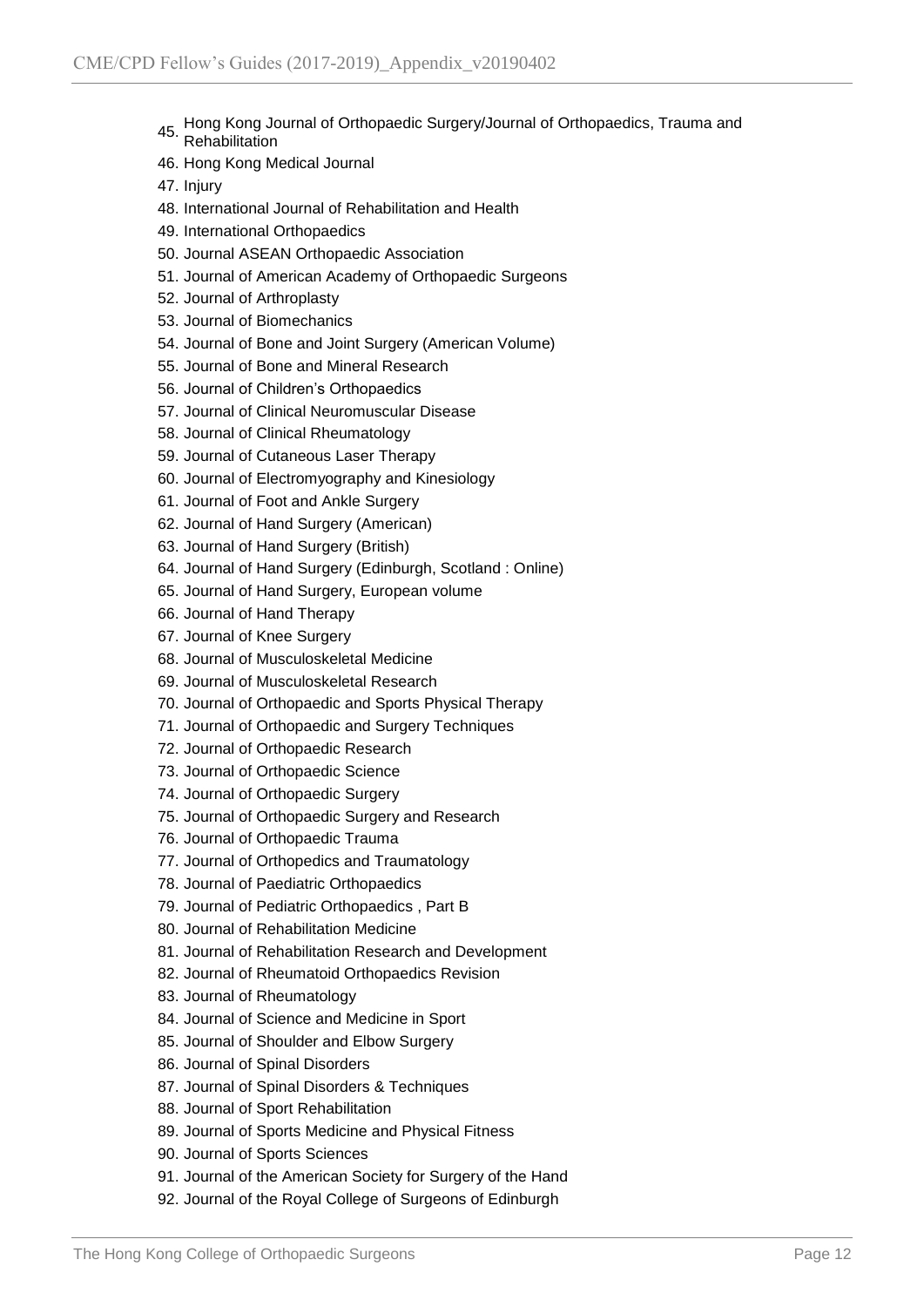- 93. Journal of Trauma
- 94. Key Techniques in Orthopaedic Surgery
- 95. Knee
- 96. Knee Surgery, Sports Traumatology, Arthroscopy
- 97. Lancet
- 98. Medicine & Science in Sports & Exercise
- 99. Microsurgery
- 100. Modern Rheumatology
- 101. Neuromuscular Disorders
- 102. Operative Techniques in Orthopaedics
- 103. Operative Techniques in Sports Medicine
- 104. Orthopaedic Clinics of North America
- 105. Orthopaedic Review
- 106. Orthopaedic Transaction
- 107. Orthopaedics
- 108. Orthopaedics (Oxford : Online)
- 109. Orthopedic Clinics of North America
- 110. Osteoarthritis and Cartilage
- 111. Osteoporosis International
- 112. Paraplegia News
- 113. Plastic and Reconstructive Surgery
- 114. PM&R
- 115. Radiology
- 116. Rheumatic Diseases Clinics of North America
- 117. Rheumatology
- 118. Rheumatology and Physical Medicine
- 119. Rheumatology and Rehabilitation
- 120. Rheumatology International
- 121. Scandinavian Journal of Medicine & Science in Sports
- 122. Scandinavian Journal of Plastic and Reconstructive Surgery and Hand Surgery
- 123. Scandinavian Journal of Rehabilitation Medicine
- 124. Scandinavian Journal of Rheumatology
- 125. Scoliosis
- 126. Seminars in Arthritis and Rheumatism
- 127. Skeletal Radiology
- 128. Spinal Cord
- 129. Spine
- 130. Spine Journal
- 131. Sports Medicine
- 132. Sports Medicine and Arthroscopy Review
- 133. Sports Medicine, Arthroscopy, Rehabilitation, Therapy, and Technology
- 134. Surgery of Shoulder
- 135. Surgical Techniques in Total Knee Arthroplasty
- 136. Techniques in Foot & Ankle Surgery
- 137. Techniques in Hand & Upper Extremity Surgery
- 138. Techniques in Knee Surgery
- 139. Techniques in Musculoskeletal Rehabilitation
- 140. Techniques in Shoulder and Elbow Surgery
- 141. The Bone and Joint Journal